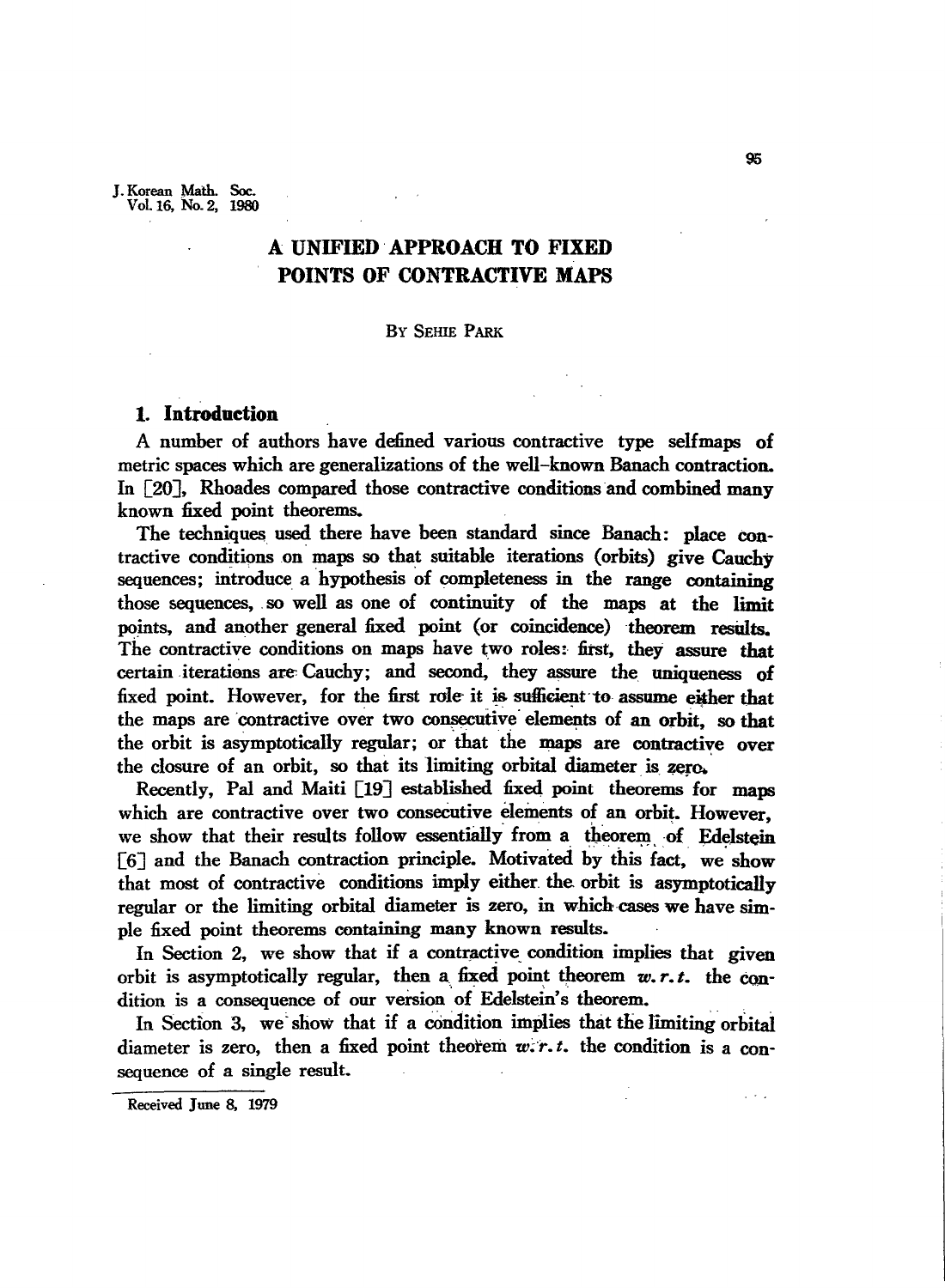#### Sehie Park

In fact, our purpose is a unified approach to fixed point theorems which generalize the Banach contraction principle, and, in Section 4, we show that any fixed point theorem,  $w, r, t$ , contractive type maps satisfying one of the contractive conditions  $(1) \sim (24)$  and  $(26) \sim (49)$  in the list of Rhoades [20] and others in [5], [7], [8], [10], [16], [19], [23], 'and [24] follows from the following basic principle:

*Let f be a selfmap of a topological space and d a lower semicontinuous, nonnegative* real valued function defined on  $X \times X$  such that  $d(x, y) = 0$  implies  $x = y$ . If there exists  $u \in X$  such that  $\lim_{x \to 0} d(f^i u, f^{i+1} u) = 0$  and if  $\{f^i u\}$  has a convergent subsequence with a limit  $\xi{\in}X$  on which f is orbitally continuous,<br>then  $\xi$  is a fixed point of f.

## 2. For asymptotically regular orbits

Let  $(X, d)$  be a metric space and f a selfmap of X. For  $u \in X$ , the orbit  $\{u, fu, f^2u, \dots\}$  of u generated by f will be denoted by  $O(u)$ . The closure of O will be denoted by  $\overline{O}$ . We say that f is orbitally continuous at  $\xi \in X$  if  $\lim_{k} f^{ik}u = \xi$  implies  $\lim_{k} f^{i}u = f\xi$ . The space X is said to be f-orbitally complete if every Cauchys equence contained in  $O(u)$  converges in X, for all  $u \in X$ . Following Browder and Petryshin [3], for a given  $u \in X$ , we say that the orbit  $O(u)$  is asymptotically regular if  $\lim_{t \to 0} d(f^i u, f^{i+1} u) = 0$ .

The following is the main result in this section.

THEOREM 1. Let f be a selfmap of a metric space  $(X, d)$ . If

(i) there exists a point  $u \in X$  such that the orbit  $O(u)$  has a cluster point  $\xi \in X$ .

(ii) f is orbitally continuous at  $\xi$  and  $f\xi$ , and

 $(iii)$  f satisfies

$$
d(x, y) > d(fx, fy)
$$

for all  $x, y=fx \in \overline{O}(u), x \neq y,$ then  $\xi$  is a fixed point of f.

*Proof.* Setting  $c_i = d(f^{i}u, f^{i+1}u)$ , we have  $c_{i+1} \leq c_i$ . Therefore,  $\{c_i\}$  is monotone decreasing and bounded also. Then  $c_i \rightarrow l$  as  $i \rightarrow \infty$ , where  $l=\inf \{c_i\}$ . Since a subsequence  $\{f^{i}u\}$  converges to  $\xi \in X$ , we have

and 
$$
f^{i_k+1}u = f(f^{i_k}u) \rightarrow f\xi
$$

$$
f^{i_k+2}u = f^2(f^{i_k+1}u) \rightarrow f^2\xi
$$

as  $k \rightarrow \infty$ , because is orbitally continuous at  $\xi$  and  $f \xi$ . Thus we have

$$
l=\lim_{k}d(f^{i}u,f^{i}u^{+1}u)=d(\xi,f\xi),
$$

$$
l = \lim_{k} d(f^{i_k+1}u, f^{i_k+2}u) = d(f\xi, f^2\xi).
$$

Suppose  $\xi \neq f \xi$ . Then we have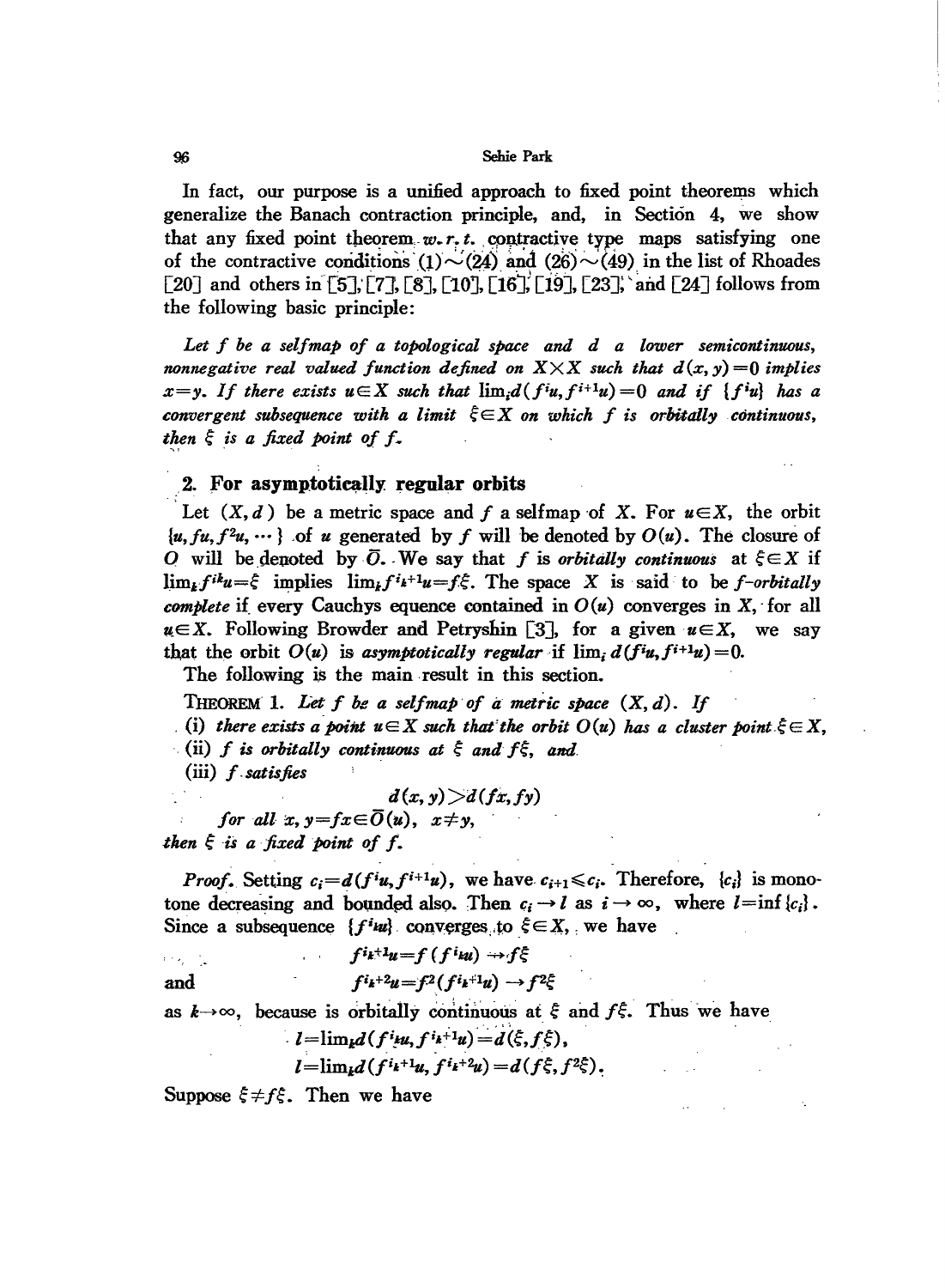$$
d(f\xi, f^2\xi) \triangleleft d(\xi, f\xi),
$$

which is impossible. Hence we have  $\xi = f \xi$ .

REMARK 1. For a map satisfying  $d(x, y) > d(fx, fy)$  for all  $x, y \in X$ ,  $x \neq y$ , the condition (i) is needed in order to ensure that every such  $f$  possesses a fixed point (Rhoades [20J, Theorem 2).

REMARK 2. In Theorem 1, if the inequality in (iii) holds for all  $x, y \in X$ ,  $x \neq y$ , then *f* has a unique fixed point. Hence, we obtain Edelstein's theorem on contractive maps [6]. Note also that if  $\overline{O}(u)$  or X is compact, the condition (i) is not necessary.

REMARK 3. Note that, in Theorem 1,  $O(u)$  is asymptotically regular. In Theorem 1,  $d$  need not be a metric. If we assume that  $X$  is a topological space,  $d$  is a lower semicontinuous, nonnegative real valued function defined on  $X \times X$  such that  $d(x, y) = 0$  implies  $x = y$ , and  $\xi$  is a limit of a subsequence of  $O(u)$ , then Theorem 1 still holds.

Now we list some consequences of Theorem 1.

 $(1.1)$  Instead of (iii) in Theorem 1, Pal and Maiti([19], Theorem 2) considered the following condition:

(iii)' *f* satisfies one of the following inequalities for all  $x, y \in \overline{O}(u)$ ,  $x \neq y$ .

(a) 
$$
d(x, fx) + d(y, fy) \le 2 d(x, y)
$$
,  
\n(b)  $d(x, fx) + d(y, fy) \le \frac{2}{3} {d(x, fy) + d(y, fx) + d(x, y)}$ ,  
\n(c)  $d(x, fx) + d(y, fy) + d(fx, fy) \le \frac{3}{2} {d(x, fy) + d(y, fx)}$ ,  
\n(d)  $d(fx, fy) \le \max{d(x, y), d(x, fx), d(y, fy), \frac{1}{2}[d(x, fy) + d(y, fx)]}$ .

Note that (iii)' implies (iii). Also note that Pal, Maiti and Achari ( $[17]$ , Theorem 1) is a consequence of Theorem 1.

(1. 2) Note that the inequality  $d(x, y) > d(fx, fy)$  in (iii) can be replaced by any inequality in the contractive conditions  $(1) \sim (11)$  and  $(18) \sim (22)$  in the list of Rhoades [20J without affecting the conclusion of Theorem 1, since any of them implies

 $(22)$   $d(fx, fy) \leq max \{d(x, y), d(x, fx), d(y, fy), [d(x, fy) + d(y, fx)]/2\}$ for  $x \neq y$ ; and, for any  $x, y = fx$ ,  $x \neq y$ , (22) is equivalent to

$$
d(fx, fy) \leq \max \left\{d(x, y), d(x, fy)/2\right\},\
$$

which reduces to our inequality  $d(x, y) > d(fx, fy)$ .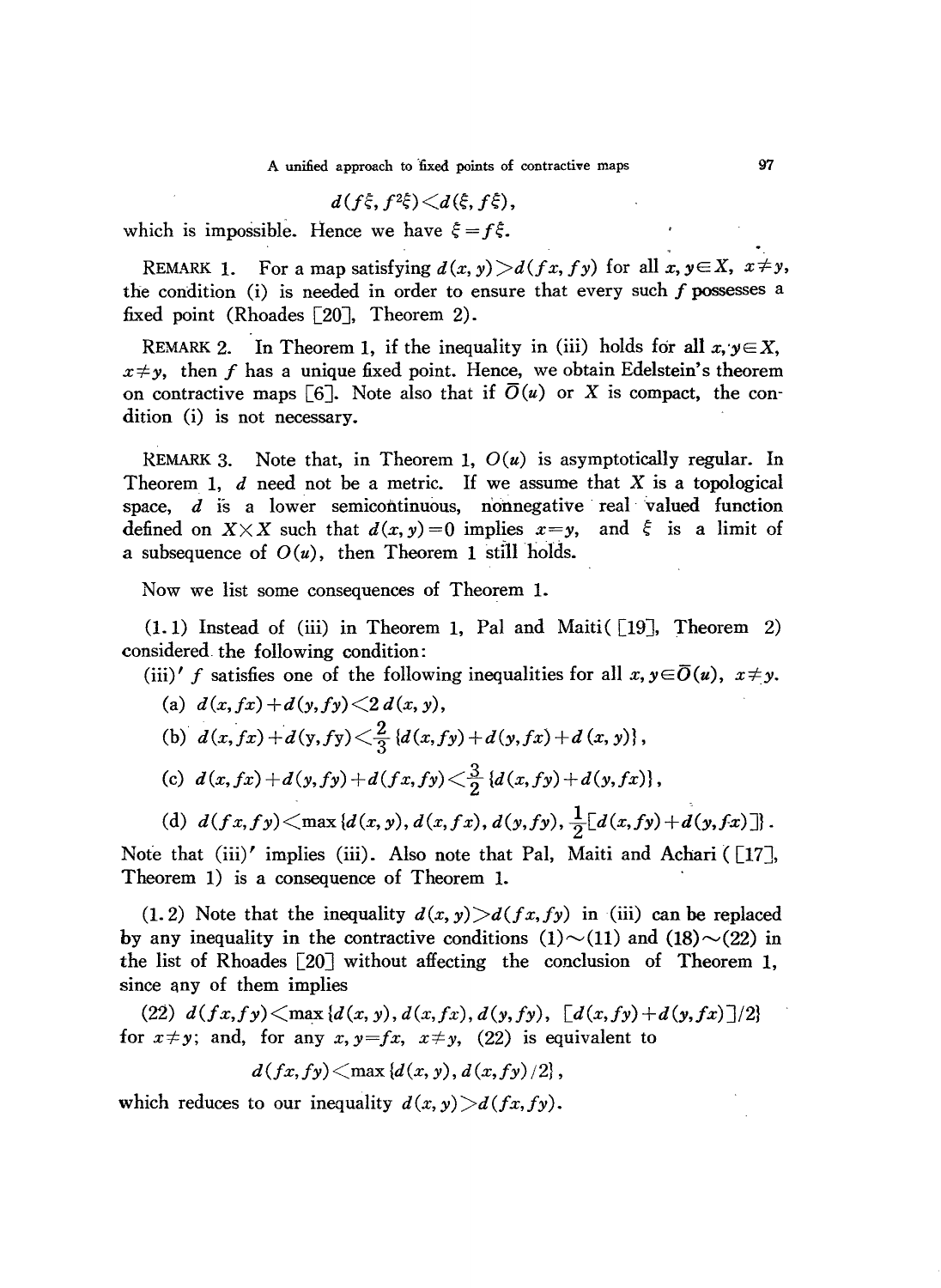#### 98 Sehie Park

 $(1.3)$  Note also that any inequality in  $(14)$ ,  $(15)$ ,  $(23)$  of Rhoades  $\lceil 20 \rceil$ also can be placed in (iii) instead of our inequality, since  $(14)\Rightarrow(15)\Rightarrow(23)$ and (23) implies  $d(x, y) > d(fx, fy)$  for  $y = fx$  (See [20], p. 269). :..

(1. 4) The condition (iii) can be replaced by the contractive condition of Wong  $[24]$ :

Suppose that there exist functions  $\alpha_i$ , i=1, 2, 3, 4, 5, of  $(0, \infty)$  into  $[0, \infty)$ such that

(a) each  $\alpha_i$  is upper semicontinuous from the right;

- (b)  $\sum_{i=1}^{5} \alpha_i(t) \leq t, t > 0;$
- (c) for any distinct  $x, y$  in  $\overline{O}(u)$ ,

 $d(fx, fy) \leq a_1 d(x, y) + a_2 d(x, fx) + a_3 d(y, fy) + a_4 d(x, fy) + a_5 d(y, fx)$ where  $a_i = \alpha_i(d(x, y))/d(x, y)$ .

For, this condition implies (iii) (See the proof of  $[24]$ , Theorem 1).

(1. 5) The contractive condition:

(a) given  $\varepsilon > 0$ , there exists  $\delta > 0$  such that

 $\varepsilon \le d(x, y) \le \varepsilon + \delta$  implies  $d(fx, fy) \le \varepsilon$ ,

considered by Meir and Keeler [16] also can be placed instead of the inequality in (iii). It is shown in  $[25]$  that (a) is equivalent to the following

(b) There exists a selfmap *w* of  $[0, \infty)$  into  $[0, \infty)$  such that  $w(s) > s$ for all  $s>0$ , w is lower semicontinuous from the right on  $(0, \infty)$  and

$$
w(d(fx, fy)) \leqslant d(x, y), x, y \in X.
$$

(1.6) Theorem 1 also contains results of Ciric ( $[5]$ , Theorem 3), Husain and Sehgal [8], Corollaries 1 and 2), and Taskovitz ([23], Theorem 2).

The following is a modification of Theorem 1 and extends the Banach contraction' principle.

THEOREM 2. Let  $f$  be a selfmap of a metric space  $(X, d)$ . If there exists *a point*  $u \in X$  *and a*  $\lambda \in [0, 1)$  *such that*  $\overline{O}(u)$  *is complete and* 

 $\frac{1}{2}$  ,  $\frac{1}{2}$ 

(\*)  $d(fx, fy) \leq \lambda d(x, y)$ 

*holds* for any *x*,  $y = fx$  *in*  $O(u)$ , *then*  ${f'u}$  *converges to some*  $\xi \in X$ , *and* 

$$
d(f^i u,\xi) \leqslant \frac{\lambda^i}{1-\lambda} d(u,f u) \ \ \text{for} \ \ i \geqslant 1.
$$

*Further, if f is orbitally continuous at*  $\xi$  *or if*  $(*)$  *holds for any x, y in*  $\overline{O}(u)$ , *then is fixed under f.*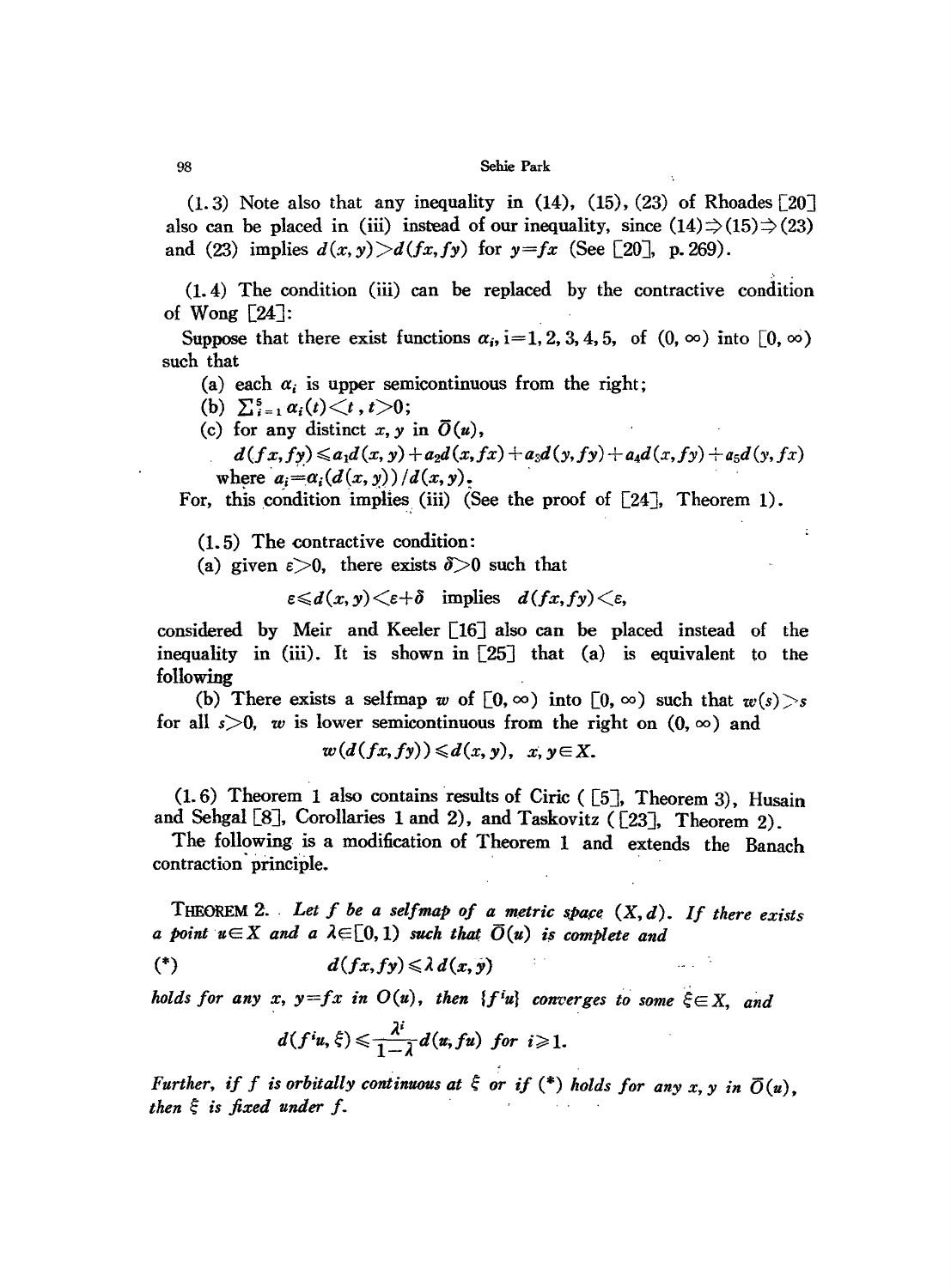*Proof.* Since  $d(f^{i}u, f^{i+1}u) \leq \lambda d(f^{i-1}u, f^{i}u)$ , we have  $d(f^i u, f^{i+1} u) \leq \lambda^i d(u, fu)$  for  $i>1$ .

For any  $i, j \geqslant 1$ , we have

$$
j \geq 1, \text{ we have}
$$
  
\n
$$
d(f^{i}u, f^{i+j}u) \leq d(f^{i}u, f^{i+1}u) + \cdots + d(f^{i+j-1}u, f^{i+j}u)
$$
  
\n
$$
\leq d(f^{i}u, f^{i+1}u) \cdot (1 + \lambda + \cdots + \lambda^{j-1})
$$
  
\n
$$
= \frac{1 - \lambda^{j}}{1 - \lambda} d(f^{i}u, f^{i+1}u) \leq \frac{1}{1 - \lambda} d(f^{i}u, f^{i+1}u)
$$
  
\n
$$
\leq \frac{\lambda^{i}}{1 - \lambda} d(u, fu).
$$

This shows that  ${f^i u}$  is Cauchy and converges to some  $\xi \in X$ . By letting  $j\rightarrow\infty$  in the above inequality, we have

$$
d(f^{i}u, \xi) \leq \frac{\lambda^{i}}{1-\lambda}d(u, fu) \text{ for } i \geq 1.
$$

Suppose *f* is orbitally continuous at  $\xi$ . Then  $f^i \nu \rightarrow \xi$  implies  $f^{i+1} \nu \rightarrow f \xi$ . This shows that  $\xi = f\xi$ . Suppose (\*) holds for any  $x, y \in \overline{O}(u)$ . Then

$$
d(f^{i+1}u, f\xi) \leq \lambda \, d(f^i u, \xi)
$$

for any *i*. This implies  $\xi = f\xi$ .

We list consequences of Theorem 2.

(2.1) Instead of the inequality  $d(fx, fy) \leq \lambda d(x, y)$  in Theorem 2, Pal and Maiti ([19], Theorem 1) assumed that, for any two elements  $x, y \in \overline{O}(u)$ , at least one of the following is true.

(i)  $d(x, fx) + d(y, fy) \leq \alpha d(x, y), \quad 1 \leq \alpha < 2,$ (ii)  $d(x, fx) + d(y, fy) \leq \beta \{d(x, fy) + d(y, fx) + d(x, y)\}, \quad \frac{1}{2} \leq \beta \leq \frac{2}{3}$ (iii)  $d(x, fx) + d(y, fy) + d(fx, fy) \leq \gamma \{d(x, fy) + d(y, fx)\}, 1 \leq \gamma \leq \frac{3}{2},$ (iv)  $d(fx, fy) \leq \delta \max\{d(x, y), d(x, fx), d(y, fy),$ 

$$
\frac{1}{2}[d(x, fy)+d(y, fx)]\}, \qquad 0<\delta<1.
$$

Then as the authors showed in [19], by taking

$$
\lambda=\max\Bigl\{\alpha-1,\ \frac{2\beta-1}{1-\beta},\ \frac{\gamma-1}{2-\gamma},\ \delta\Bigr\}<1,
$$

the inequality

 $d(fx, fy) \leq \lambda d(x, y)$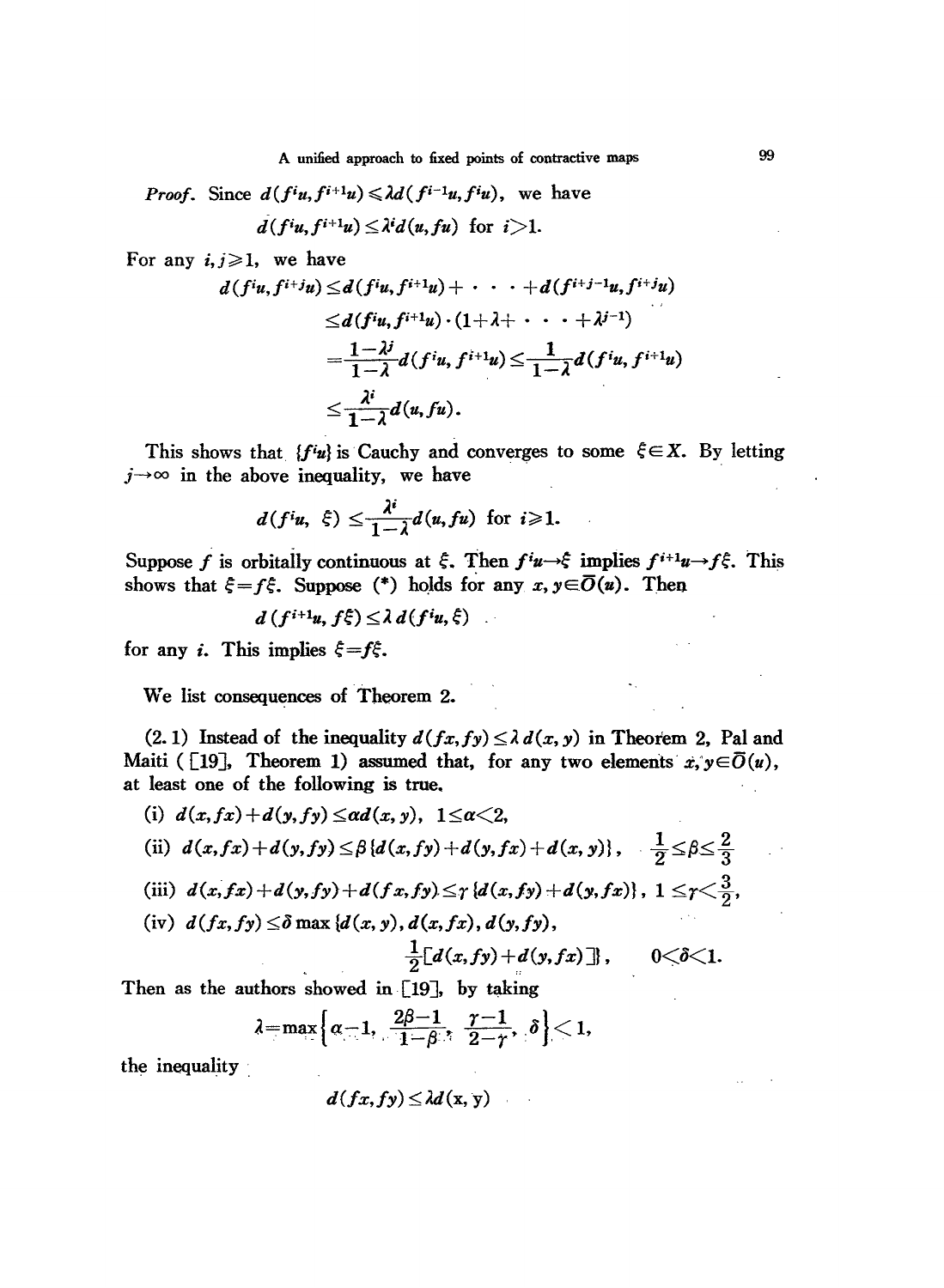### 100 Sehie Park

holds for all  $x, y = fx$  in any case (i), (ii), (iii), and (iv), and *f* is orbitally continuous at  $\xi = \lim_{i} f^{i}u$ . This shows that Theorem 2 implies ([19], Theorem 1). As was pointed out in [21J, note also that the above contractive condition of Pal and Maiti is independent of  $(24)$  in [20] (See [21], p. 42).

(2.2) The inequality  $d(fx, fy) \leq \lambda d(x, y)$  can be replaced by any inequality in the contractive conditions  $(2)$ ,  $(4)$ ,  $(5)$ ,  $(7)$ ,  $(8)$ ,  $(9)$ ,  $(11)$ ,  $(12)$ ,  $(14)$ ,  $(15)$ ,  $(18)$ ,  $(19)$ ,  $(21)$  and  $(23)$  in [20] without affecting the conclusion of Theorem 2. For  $(23)$ , see p.270 of  $[20]$ . It can be also replaced by the contractive conditions of Wong [24J.

(2.3) Theorem 2 also contains results of Ciric '([5J, Theorem 1), Fisher ([7], Theorems 1 and 2), Jaggi ([10], Theorem 1), Pal and Maiti ([18], Theorems 1 and 3), and Taskovitz  $([23]$ , Theorem 1).

So far we have shown that all fixed point theorems with respect to the contractive conditions  $(1) \sim (11)$ ,  $(14)$ ,  $(15)$  and  $(19) \sim (23)$  in the list of Rhoades' [20J are consequences of Theorems 1 and 2. For other contractive conditions, appropriate modification may work. For' the contractive conditions  $(26)$   $\sim$  (36), (39), (40) and (43)  $\sim$  (48) in [20], we have the following type of theorems.

THEOREM 3. Let f be a selfmap of a metric space  $(X, d)$ . If for some  $p > 0$ , (i) there exists a point  $u \in X$  such that the orbit  $O(u)$  under  $f^p$  has a cluster *point*  $\xi \in X$ , and

(ii) *f satisfies*

(28)  $d(x, y) > d(f^p x, f^p y)$ 

*for all*  $x, y \in X$ ,  $x \neq y$ ,

*then*  $\xi$  *is a unique fixed point of f.* 

*Proof.* Since  $f^p$  is continuous, by Theorem 1,  $f^p$  has a fixed point  $\xi$ , and it is clearly unique. Now

$$
f\xi = f(f^p\xi) = f^p(f\xi)
$$

shows that  $f\dot{\xi}$  is also a fixed point of  $f$ <sup>*P*</sup>, whence we have  $\xi = f\xi$ . It is clear that f does not have another fixed point.

### J. F-or **orbits whose limiting orbital diameters are zero**

Let *f* be a selfmap of a metric space  $(X, d)$ . For each  $u \in X$ , let  $O(f^nu)$ denote the sequence of iterates of  $f''u$ , that is,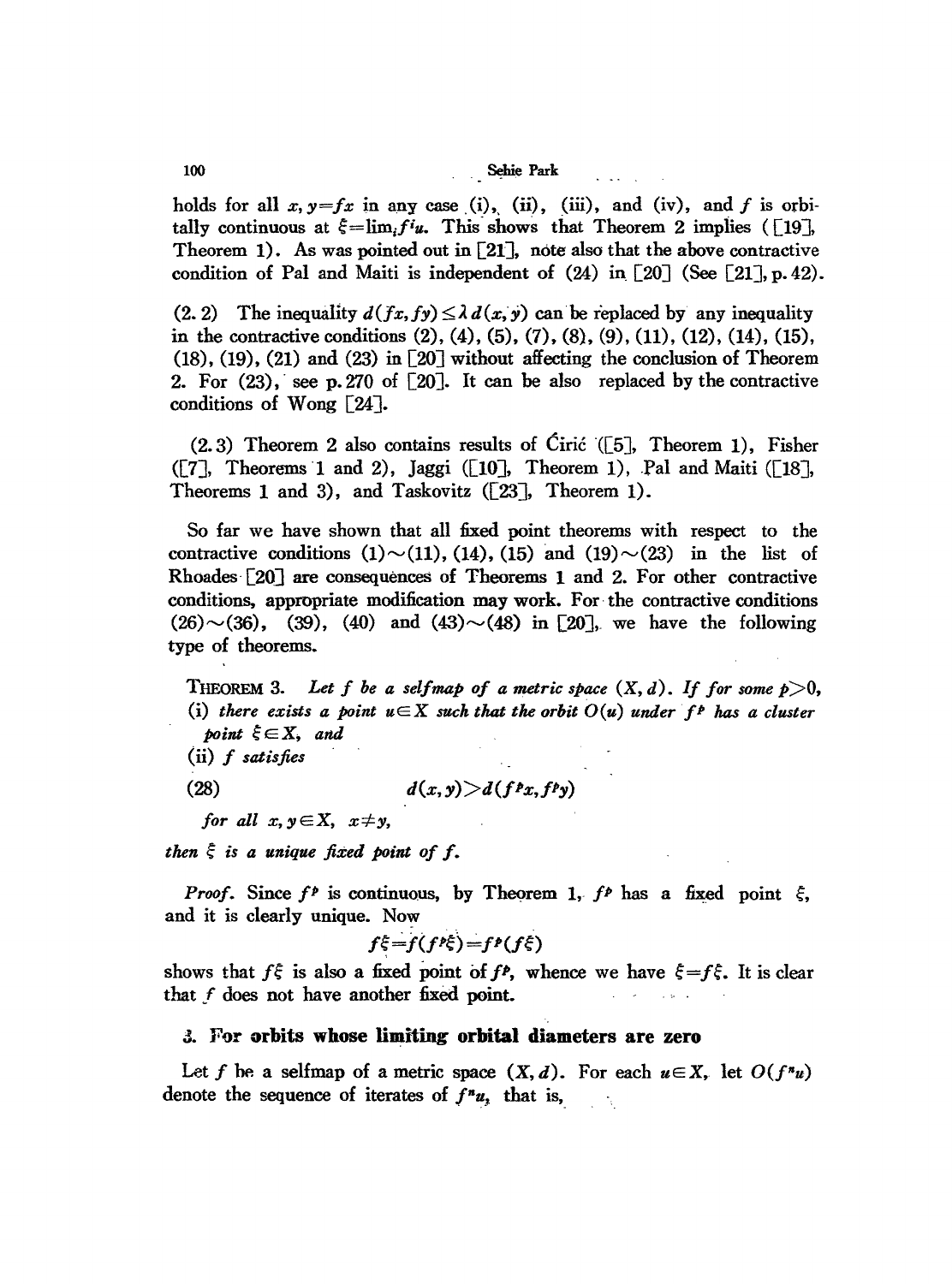$$
O(f^n u) = \bigcup_{i=n}^{\infty} \{f^i u\}, \ \ n=0, 1, 2, \cdots
$$

where  $f^0u=u$ . In general, the sequence {diam  $O(f^nu)$ } is nonincreasing and has limit  $r(u) \ge 0$ . Following Belluce and Kirk [1], [2] we call the number  $r(u)$  (which may be infinite) the *limiting* orbital diameter of  $f$  at  $u$ .

 $\sim$  .

Now we have our main result in this section, which is motivated by [9J. Let  $\mathbf{R}_+$  be the set of nonnegative real numbers. LG 18

THEOREM 4. *Let f be a selfmap of a metric space (X, d) satisfying the following conditions:* 

- . (i) there is a  $u \in X$  such that  $O(u)$  has a cluster point  $\xi \in X$  and  $\text{diam } O(u)$
- which may be infinite) the *limiting orbital* dia<br>we have our main result in this section, where the set of nonnegative real numbers.<br>DREM 4. Let f be a selfmap of a metric space<br>ng conditions:<br>there is a  $u \in X$  such that (ii) there is an upper semicontinuous map  $\varphi: \mathbb{R}_+^5 \to \mathbb{R}_+$  which is nondecreasing *in* each coordinate variable and satisfies the condition  $\varphi(t, t, t, t, t) \leq t$ *for any t>O and the inequality*

$$
d(fx, fy) \leq \varphi(d(x, y) d(x, fx), d(y, fy), d(x, fy), d(y, fx))
$$

*for all*  $x, y \in \overline{O}(u)$ .

*Then*  $\xi$  *is a fixed point of f and*  $f^{i}u\rightarrow\xi$ .

*Proof.* By virtue of (i),  $\delta_n = \text{diam } O(f^n u)$  is finite for each *n*. Since  $\delta_{n+1}$  $\leq \delta_n$  for any *n*,  $\{\delta_n\}$  converges to some  $\delta \geq 0$ . If  $i, j \geq n+1$  then

$$
d(f^{i}u, f^{j}u) \leq \varphi(d(f^{i-1}u, f^{j-1}u), d(f^{i-1}u, f^{i}u), d(f^{j-1}u, f^{j}u),
$$
  
\n
$$
d(f^{i-1}u, f^{j}u), d(f^{j-1}u, f^{i}u))
$$
  
\n
$$
\leq \varphi(\hat{\sigma}_n, \hat{\sigma}_n, \hat{\sigma}_n, \hat{\sigma}_n, \hat{\sigma}_n),
$$

and hence we have  $\delta_{n+1} \leq \varphi(\delta_n, \delta_n, \delta_n, \delta_n, \delta_n)$  for all *n*, which implies  $\delta \leq$  $\varphi$ ( $\delta$ ,  $\delta$ ,  $\delta$ ,  $\delta$ ) because of the upper semicontinuity of  $\varphi$ . So we have  $\delta = 0$ , that is, the limiting orbital diameter at  $u$  is zero. Therefore,  $\{f^i u\}$  is a Cauchy sequence, and hence  $f^i u \rightarrow \xi$ . Now

$$
d(f^{i}u, f\xi) \leq \varphi(d(f^{i-1}u, \xi), d(f^{i-1}u, f^{i}u), d(\xi, f\xi),
$$
  
\n
$$
d(f^{i-1}u, f\xi), d(\xi, f^{i}u)
$$
  
\n
$$
\leq \varphi(d(\xi, f\xi), d(\xi, f\xi), d(\xi, f\xi), d(\xi, f\xi))
$$

shows that  $\xi = f\xi$ .

REMARK. Note that  $\xi = f \xi$  assures that  $f|\overline{O}(u)$  is orbitally continuous at  $\xi \in O(u)$ . If the inequality in (ii) holds for all  $x, y \in X$ , then  $\xi$  is the unique fixed point of *f*, and for any  $x \in X$ , we have  $f^i x \to \xi$ .

For complete metric spaces we have the following consequence of Theorem 4.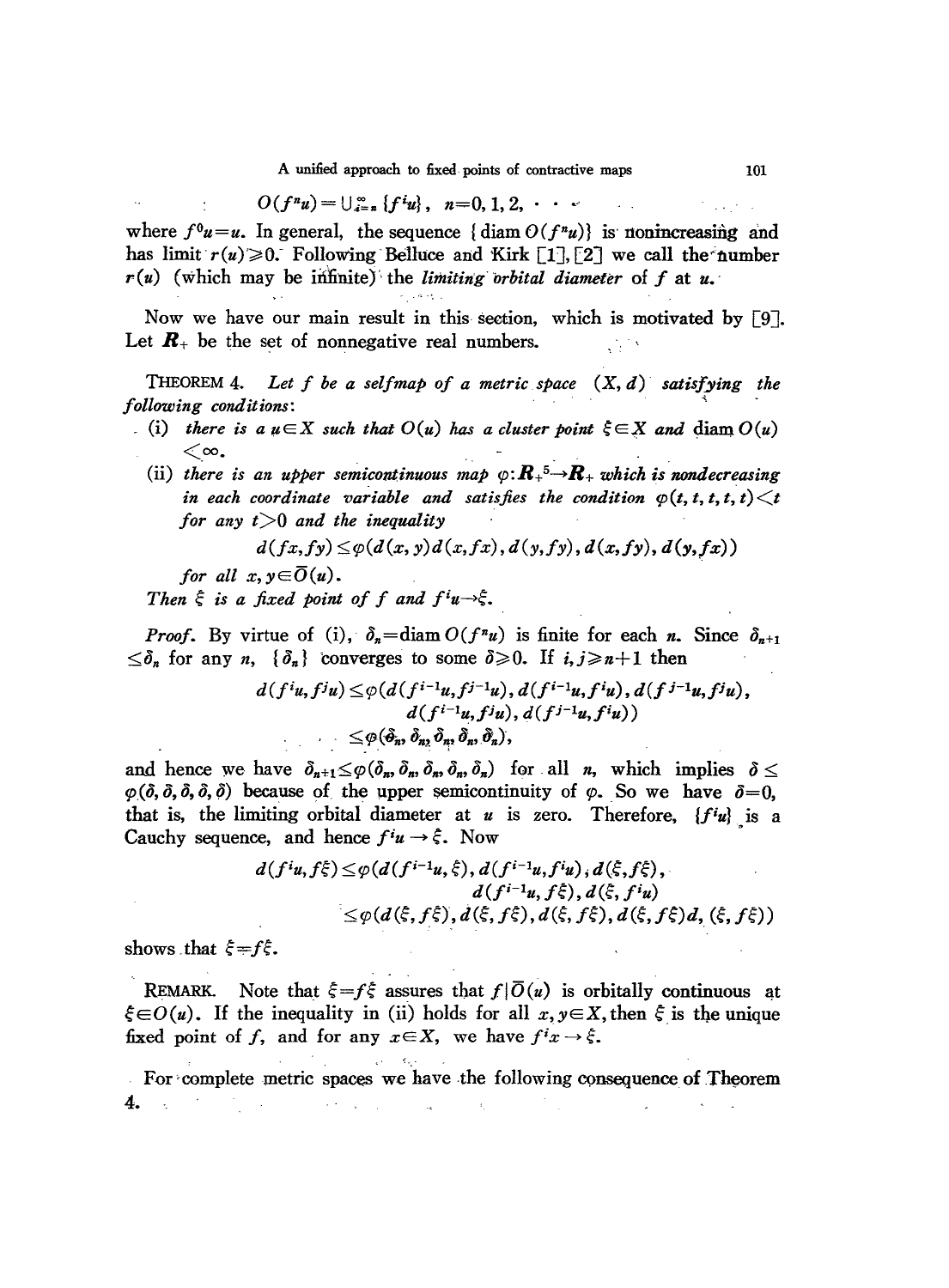THEOREM 5. Let f be a selfmap of a metric space  $(X, d)$  satisfying the *following conditions:*

- (i) there is a  $u \in X$  such that  $\overline{O}(u)$  is complete and diam  $O(u) < \infty$ .
- (ii) there is an upper semicontinuous map  $\varphi: \mathbb{R}_+ \rightarrow \mathbb{R}_+$  which is nondecreasing *in* each coordinate variable and satisfies the condition  $\phi(t, t, t, t, t) < t$ *for any t>O and the inequality*

$$
d(fx, fy) \leq \varphi(d(x, y), d(x, fx), d(y, fy), d(x, fy), d(y, fx))
$$

*for all*  $x, y \in \overline{O}(u)$ .

*Then f has a fixed point*  $\xi$  *and*  $f^{i}u \rightarrow \xi$ .

REMARK. If  $X$  is f-orbitally complete and if the inequality in (ii) holds for all  $x, y \in X$ , then the fixed point is uinque and  $f^i x \to \xi$  for all  $x \in X$ . Hence Theorem 5 extends 'a result of Husain and Sehgal [6J.

We list some consequences of Theorem 5.

(5.1) If· one defines

$$
\varphi(x_1, x_2, x_3, x_4, x_5) = \lambda \max\{x_1, x_2, x_3, x_4, x_5\}
$$

for some  $\lambda \in [0, 1)$ , (ii) of Theorem 5 becomes the contractive condition (24) of Rhoades [2OJ. Therefore it can be replaced by any of the inequalities in the contractive conditions (1), (2), (4), (5), (7), (8), (9), (11), (12), (14), (15),  $(16)$ ,  $(18)$ ,  $(19)$ ,  $(21)$  and  $(23)$  in [20]. Note that the condition  $(24)$  was first considered by Ciric  $\lceil 4 \rceil$  and Massa  $\lceil 15 \rceil$ .

(5. 2) Theorems 4 and 5 can obviously be extended to the corresponding contractive definitions involving some iterate of f. Therefore, instead of the condition  $(24)$ , we may also use the conditions  $(26)$ ,  $(27)$ ,  $(29)$ ,  $(30)$ ,  $(32)$ ,  $(33), (34), (36), (38), (39), (40), (41), (43), (44), (46), (48),$  and  $(49)$  in  $[20]$ .

### 4. **A unified. approach**

In Section 2. we showed that Theorems 1 and 2 have many consequences with respect to contractive conditions which imply that the orbits are asymptotically regular. On the other hand, in Section 3. Thorem  $4$  extends the $\cdot$ orems with respect to contractive conditions which imply that the limiting orbital diameters are zero. In this section, we show that the following implies any of Theorems 1, 2 and 4.

THEOREM 6. Let  $f$  be a selfmap of a topological space  $X$  and  $d$   $a$  lower *semicontinuous, nonnegative real.valued function defined on XXX such that*  $d(x, y) = 0$  *implies*  $x = y$ . If there exists  $u \in X$  such that  $\lim_i d(f^i u, f^{i+1} u) = 0$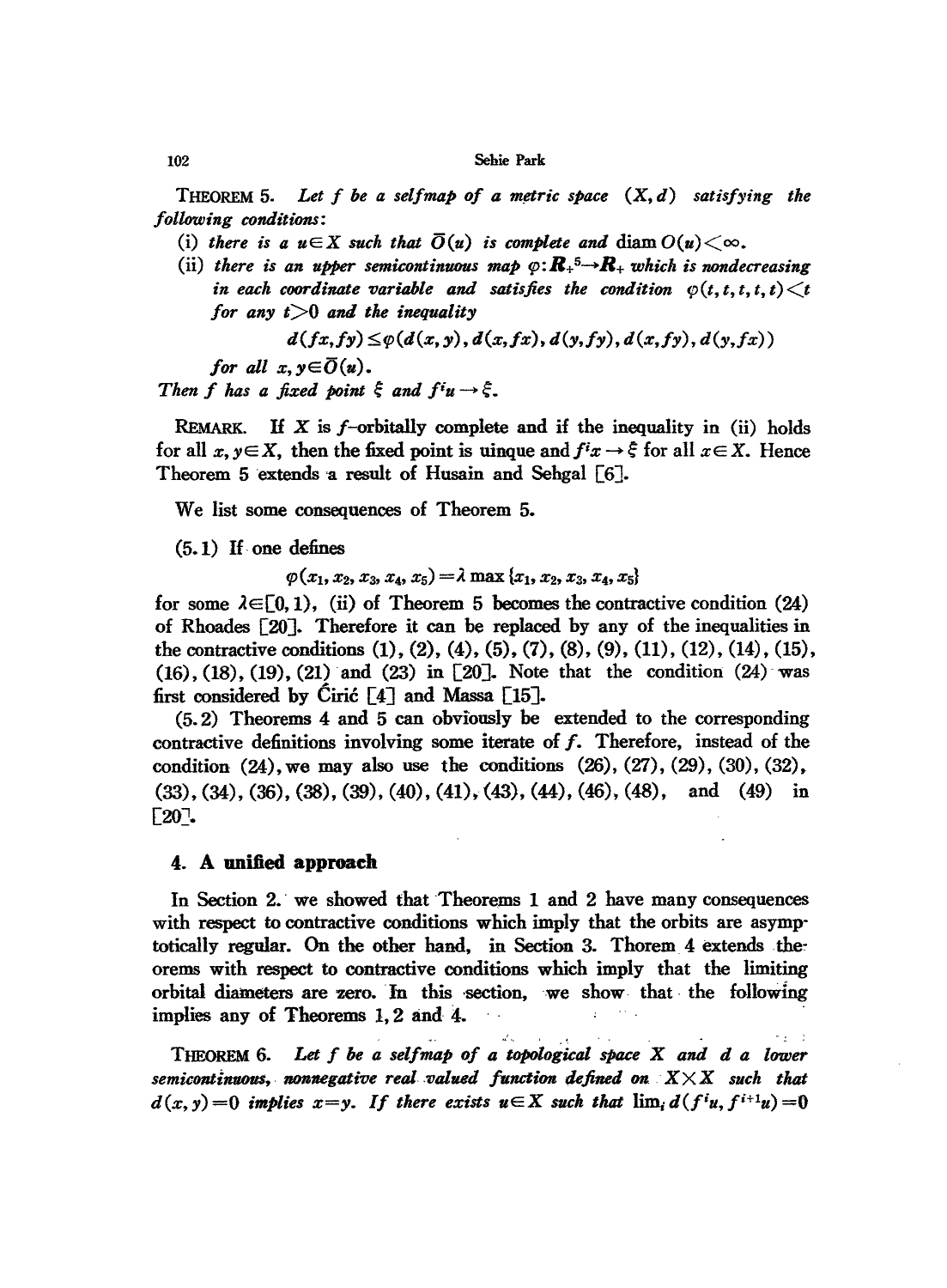*and* if  ${f^i u}$  *has a* convergent subsequence with a limit  $\xi \in X$  on which f is *orbitally continuous, then is a fixed point 01 I.*

*Proof.* Suppose a subsequence  ${f^{i}}u$  of  ${f^{i}}u$  converges to  $\xi$ . Since  $\lim_i d(f^i u, f^{i+1} u) = 0$  and for any sufficiently large *i* there exists  $i_k$  such that  $i_k \geq i$ , we have

$$
0=\lim_i d(f^i u, f^{i+1} u)=\lim_k d(f^i u, f^{i_k+1} u)\geq d(\xi, f\xi)
$$

because  $f^{i} \mu u \rightarrow \xi$ ,  $f^{i} \mu^{+1} u \rightarrow f \xi$  from the orbital continuity of f at  $\xi$ , and d is lower semicontinuous. This shows that  $d(\xi, f\xi) = 0$ .

In the proofs of Theorems 1 and 2, it was shown that  $O(u)$  is asymptotically regular. Hence Theorems 1 and 2 follow from Theorem 6.

It is easy to see that any orbit whose limiting orbital diameter is zero is asymptotically regular. Hence we have the following

COROLLARY. *Let* I *be a sellmap 01 a topological space* X *and d* a *lower semicontinuous, nonnegative real valued lunction defined* on. *XXX such that*  $d(x, y) = 0$  *implies*  $x = y$ . If there exists  $u \in X$  whose limiting orbital diameter *under f* is zero and if  $\xi$  is a limit of a subsequence of  ${f^i u}$ , on which f is *orbitally continuous, then is* <sup>a</sup> *fixed point 01* I.

Here the meaning of the limiting orbital diameter is properly modified. Corollary contains Theorem 2. 1 and 2. 2 of Belluce and Kirk [2J.

Now it remains to show that Theorem 4 follows from Corollary. In fact, in Theorem 4, the limiting orbital diameter at *u* is zero, and it was noted that  $f|\overline{O}(u)$  is orbitally continuous at  $\xi \in \overline{O}(u)$ 

Therefore, all of the main results of this paper are consequences of Theorem 6.

### 5. **Conclusion**

So far from Theorem 6 we have derived that if  $f$  is a selfmap of a complete metric space X satisfying one of the contractive conditions  $(1) \sim (24)$ ,  $(26) \sim (49)$  in [20] and some others in [5], [7], [8], [10], [16], [19], [23] and [24], then f has a (unique) fixed point  $\xi$  and  $f^i x \to \xi$  for any  $x \in X$ . In certain cases, e.g.  $(24)$  and  $(49)$ , there are also approximation formulas.

We now conclude this paper by indicating for further work. (i) For the contractive conditions (50) $\sim$ (74), (75) $\sim$ (99) and (100) $\sim$ (124)

in [20J, similar arguments to this paper may be possible.

(ii) For pairs of maps satisfying the contractive conditions  $(126) \sim (250)$ in [20J, some basic principle like our Theorem 6 may work.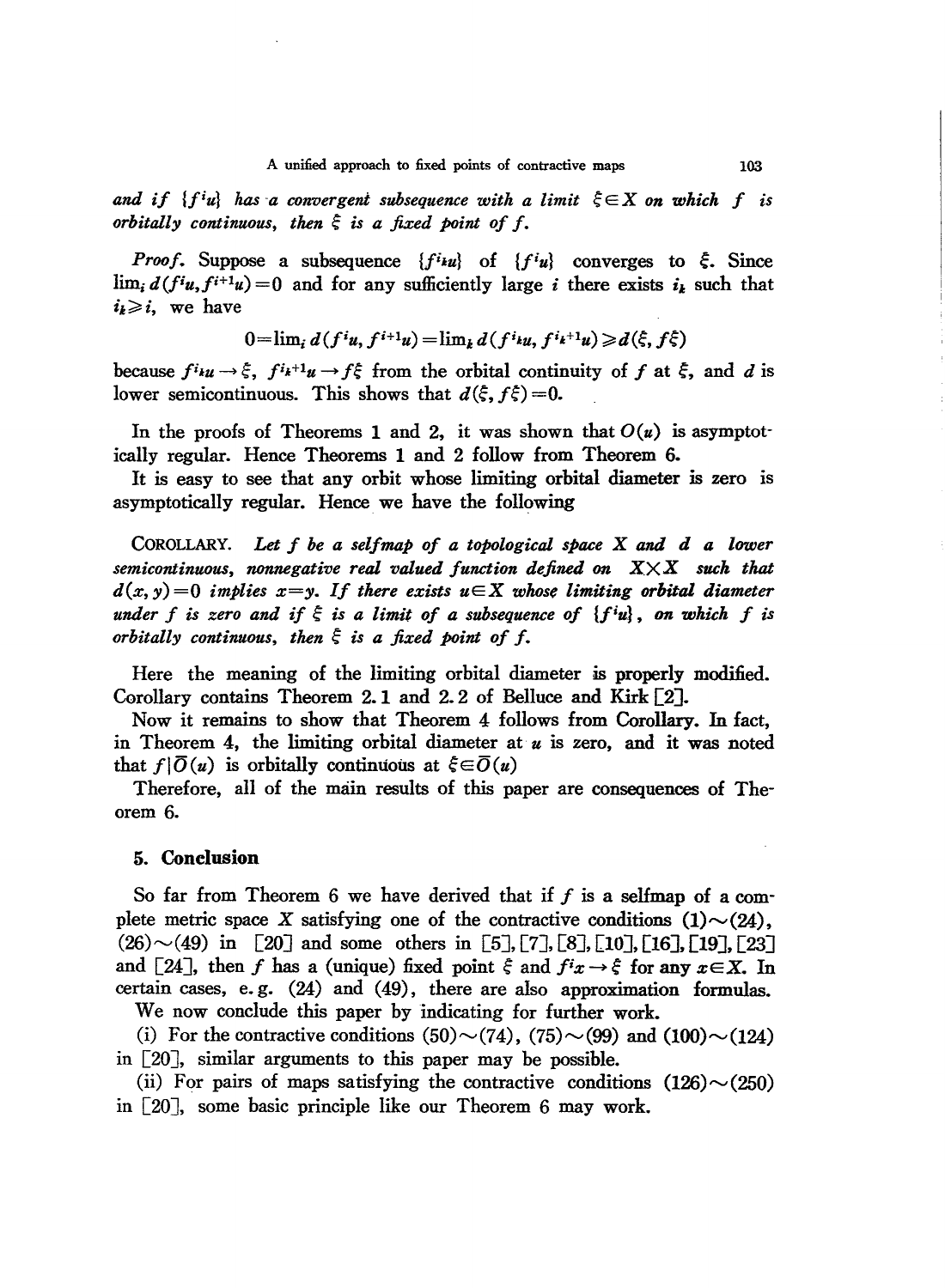#### 104 Sebie Park

(iii) Some results in this paper can be- rewritten -for spaces more general than metric ones, e.g., L-spaces  $[12]$ , generalized metric spaces  $[4]$ , and Hausdorff uniform spaces [22], and 2-metric spaces.

(iv) Extending Jungck's generalization  $\begin{bmatrix} 11 \end{bmatrix}$  of the Banach contraction principle, some results in this paper can be extended to common fixed point of commuting maps.

(v) Theorem: 6 and its consequences may have some applications to Banach spaces.

### **References**

- 1. L. P. Belluce and W. A. Kirk, *Fixed-point theorems for certain classes of nonex· pansive mapping,* Proc. Amer. Math. Soc. 20(1969), 141-146.
- 2. L. P. Belluce and W. A. Kirk, *Some fixed point theorems in metric and Banach spaces,* Canad. Math: Bull. 12(1969), 481-491.
- 3. F. E. Browder and W. V. Petryshyn, *The solution by iteration of nonlinear functional equations in Banach spaces,* Bull. Amer. Math. Soc. 72(1966), 571-575.
- 4. Lj. B. Ciric, *A generalization of Banach's contractionprinciple,-Proc.* Amer. Math. Soc. 45(1974), 267-273-
- 5. Lj. B. Ciric, *On some maps with a nonunique fixed point,* Publ. lnst. Math. Beograd, 17(31) (1974), 52-58.
- 6. M Edelstein, *On fixed and periodic points under contractive mappings,* J. London Math. Soc. 37(1962), 74-79.
- 7. B. Fisher, *Results on common fixed points,* Math. Japonicae, 22(1977), 335-338-
- 8. S. A. Husain and V. M Sehgal, *A remark on a theorem of Kasahara,* Math. Japonicae, **21**(1976), 63-65.
- 9. S. A. Husain and V. M Sehgal, *A fixed point theoi'em with a functional inequality,* Publ. lnst. Math. Beograd, 21 (35) (1977), 89-91.
- 10. D. S. Jaggi, *Fixed point theorems for orbitally continuous functions,* Math. Vesnik 1(14) (29) (1977), 129-135.
- 11. G.Jungck, *Commuting mappings and fixed points,* Amer. Math. Monthly, 83(1976), 261-263-
- 12... S. Kasahara, *On some generalizations of the Banach contraction theorem,* Publ. RIMS, Kyoto Univ., 12 (1976), 427-437.
- 13- S. Kasahara, *On some recent results on fixed points,* Math. Sem. Notes, Kobe Univ., 6(1978), 373-382-
- 14. B. Margolis, *On some fixed point theorems in generalized complete metric spaces,* Bull. Amer. Math. Soc. 14(1978), 275-282-
- 15. S. Massa, *Generaliud contractions in metric spaces,* Bollettino U. M 1 (4)10(1974), 689-694-
- 16. A. Meir and E. Keeler, *A theorem on contraction mappings,* J. Math. Anal. Appli., 28(1969), 326-329.
- 17. T. K. Pal, M Maiti and J. Achari, *Extensions of Cirie's generalized contractions,* Math. Vesnik, 13(28) (1976), 313-317.